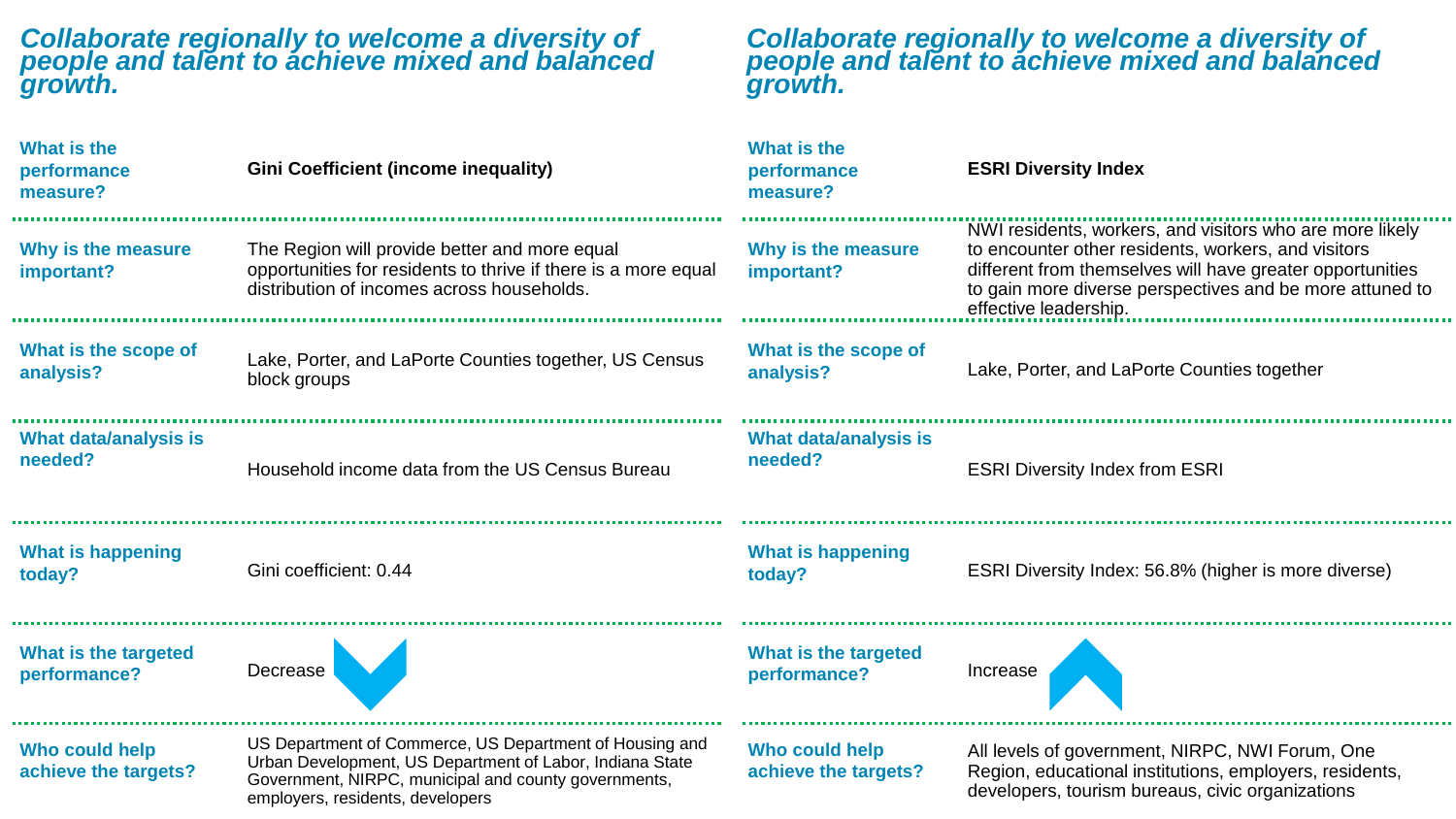## *Collaborate regionally to welcome a diversity of people and talent to achieve mixed and balanced growth.*

 $\sim 0.1$ 

 $\sim$ 

**ALC** 

**COL** 

# *Collaborate regionally to welcome a diversity of people and talent to achieve mixed and balanced growth.*

civic organizations

| <b>What is the</b><br>performance<br>measure? | Moran's I of percent minorities (spatial clustering)                                                                                                                                                                            | What is the<br>performance<br>measure? | Moran's I of median household income (spatial<br>clustering)                                                                                                                                                        |
|-----------------------------------------------|---------------------------------------------------------------------------------------------------------------------------------------------------------------------------------------------------------------------------------|----------------------------------------|---------------------------------------------------------------------------------------------------------------------------------------------------------------------------------------------------------------------|
| Why is the measure<br>important?              | Less spatial clustering of NWI residents into areas with<br>similar racial and ethnic backgrounds means greater<br>opportunities for NWI residents to gain diverse<br>perspectives and be more attuned to effective leadership. | Why is the measure<br>important?       | Less spatial clustering of NWI residents into areas with<br>similar household incomes means greater opportunities<br>for NWI residents to gain diverse perspectives and be<br>more attuned to effective leadership. |
| What is the scope of<br>analysis?             | Lake, Porter, and LaPorte Counties together, US Census<br>block groups                                                                                                                                                          | What is the scope of<br>analysis?      | Lake, Porter, and LaPorte Counties together, US Census<br>block groups                                                                                                                                              |
| What data/analysis is<br>needed?              | Race and ethnicity from the US Census Bureau, Moran's I<br>from ESRI and GeoDa                                                                                                                                                  | What data/analysis is<br>needed?       | Median Household Income from the US Census Bureau.<br>Moran's I from ESRI and GeoDa                                                                                                                                 |
| <b>What is happening</b><br>today?            | Moran's I of percent minorities: 0.83 (0 is perfect<br>randomness, 1 is perfect segregation)                                                                                                                                    | <b>What is happening</b><br>today?     | Moran's I of percent minorities: 0.52 (0 is perfect<br>randomness, 1 is perfect segregation)                                                                                                                        |
| What is the targeted<br>performance?          | Decrease                                                                                                                                                                                                                        | What is the targeted<br>performance?   | Decrease                                                                                                                                                                                                            |
| Who could help<br>achieve the targets?        | All levels of government, NIRPC, NWI Forum, One<br>Region, educational institutions, employers, residents,<br>developers, tourism bureaus, civic organizations                                                                  | Who could help<br>achieve the targets? | All levels of government, NIRPC, NWI Forum, One<br>Region, educational institutions, employers, residents,<br>developers, banks/financial institutions, tourism bureaus,                                            |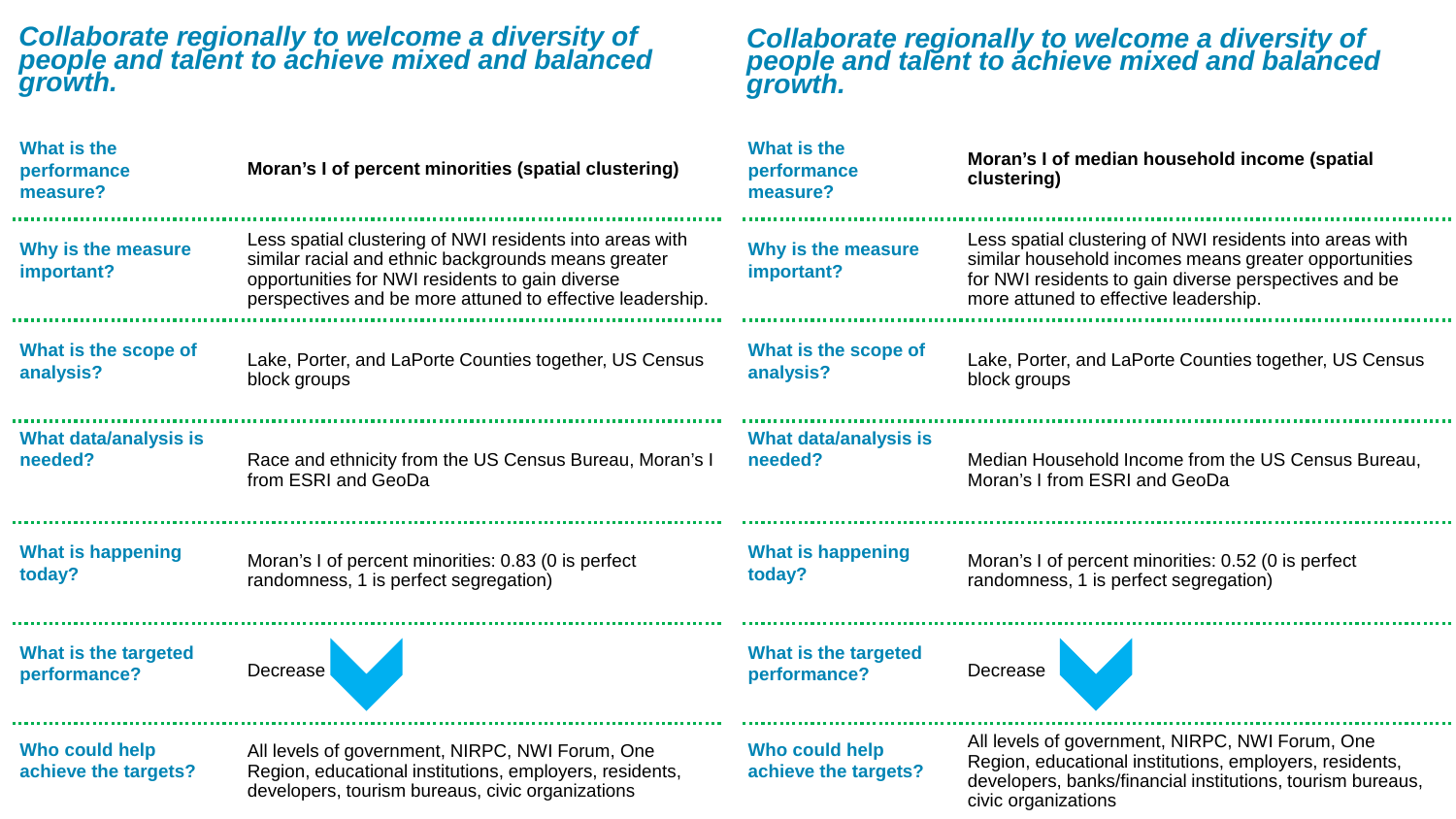## *Collaborate regionally to welcome a diversity of people and talent to achieve mixed and balanced growth.*

| <b>What is the</b><br>performance<br>measure? | <b>Net migration</b>                                                                                                                                                        |
|-----------------------------------------------|-----------------------------------------------------------------------------------------------------------------------------------------------------------------------------|
| Why is the measure<br>important?              | More people moving into NWI than moving out signifies<br>that the Region's economy and attractions are strong, and<br>means NWI residents are finding more reasons to stay. |
| What is the scope of<br>analysis?             | Lake, Porter, and LaPorte Counties together                                                                                                                                 |
| <b>What data/analysis is</b><br>needed?       | Migration from the US Census Bureau                                                                                                                                         |
| <b>What is happening</b><br>today?            | -1,272 (net outmigration)                                                                                                                                                   |
| What is the targeted<br>performance?          | Increase                                                                                                                                                                    |
| <b>Who could help</b><br>achieve the targets? | All levels of government, NIRPC, NWI Forum, One<br>Region, educational institutions, tourism bureaus,<br>residents, employers                                               |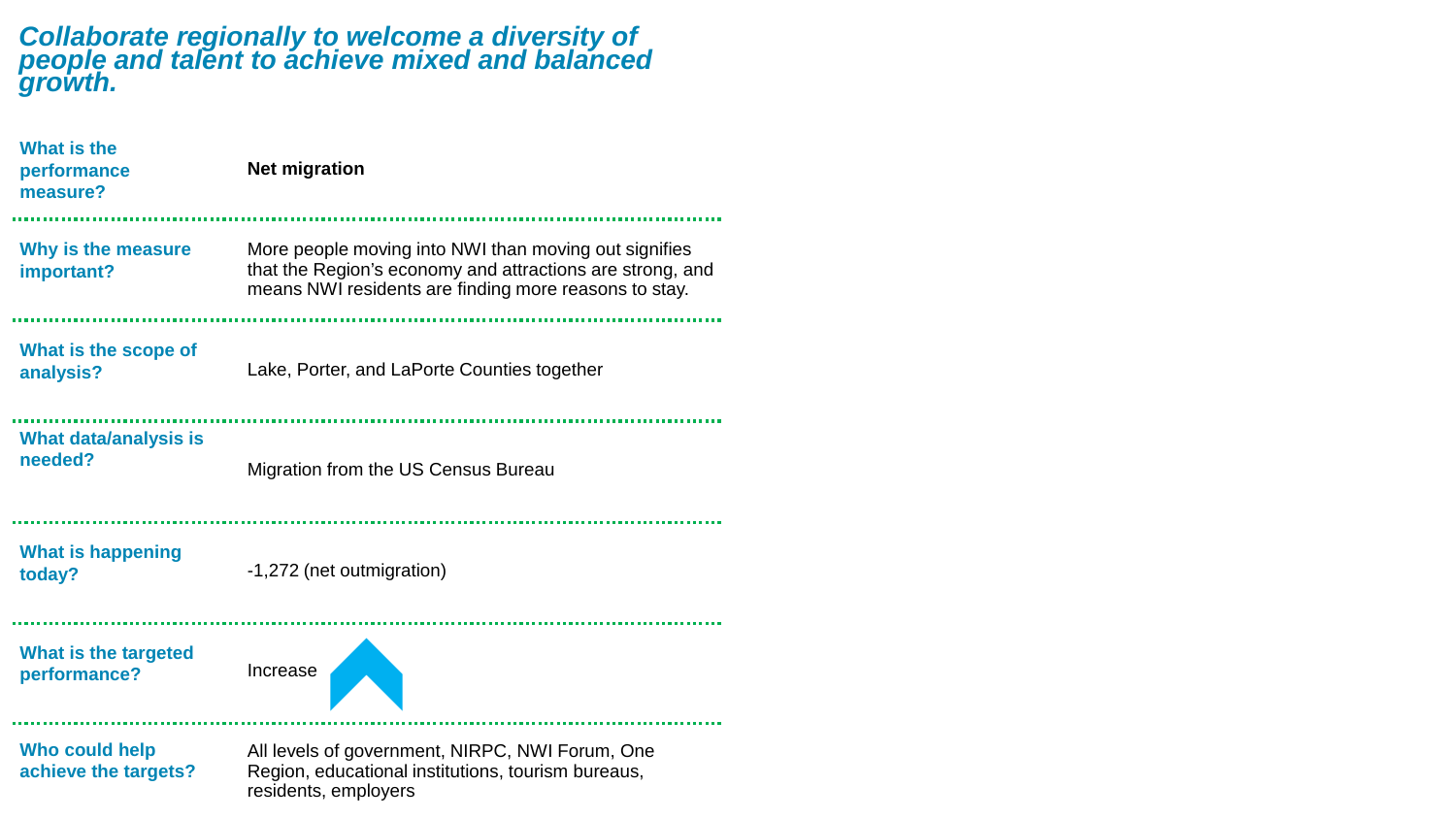### *Build region-wide coalitions to advance environmental sustainability for the benefit of future generations.*

## *Build region-wide coalitions to advance environmental sustainability for the benefit of future generations.*

| <b>What is the</b><br>performance<br>measure? | Number of organizations participating in Watershed<br><b>Groups</b>                                                                                                                                                                               | What is the<br>performance<br>measure? | Number of organizations participating in Air Quality<br><b>Coalitions</b>                                                                                                                                                            |
|-----------------------------------------------|---------------------------------------------------------------------------------------------------------------------------------------------------------------------------------------------------------------------------------------------------|----------------------------------------|--------------------------------------------------------------------------------------------------------------------------------------------------------------------------------------------------------------------------------------|
| Why is the measure<br>important?              | Watershed Groups that meet in NWI will benefit from a<br>larger and more diverse set of contributing organizations<br>that will bring better informed perspectives to tackling the<br>Region's water and watershed-related challenges.            | Why is the measure<br>important?       | Air Quality Coalitions that meet in NWI will benefit from a<br>larger and more diverse set of contributing organizations<br>that will bring better informed perspectives to tackling the<br>Region's air quality-related challenges. |
| What is the scope of<br>analysis?             | Lake, Porter, and LaPorte Counties together                                                                                                                                                                                                       | What is the scope of<br>analysis?      | Lake, Porter, and LaPorte Counties together                                                                                                                                                                                          |
| What data/analysis is<br>needed?              | Attendance sheets from Watershed Groups                                                                                                                                                                                                           | What data/analysis is<br>needed?       | Attendance sheets from Air Quality Coalitions                                                                                                                                                                                        |
| <b>What is happening</b><br>today?            | Number of organizations participating in Watershed<br>Groups: Pending Data currently unavailable, however,<br>identified as a strategy to build capacity for creating a<br>regional data and analysis framework.                                  | <b>What is happening</b><br>today?     | Number of organizations participating in Air Quality<br>Coalitions: Pending Data currently unavailable, however,<br>identified as a strategy to build capacity for creating a<br>regional data and analysis framework.               |
| What is the targeted<br>performance?          | Pending baseline information                                                                                                                                                                                                                      | What is the targeted<br>performance?   | Pending baseline information                                                                                                                                                                                                         |
| Who could help<br>achieve the targets?        | US Environmental Protection Agency, US Coast Guard, IDEM,<br>IDNR, Lake Michigan Coastal Program, Calumet Collaborative,<br>Alliance for the Great Lakes, NIRPC, NWI Forum, municipal<br>and county governments, residents, employers, developers | Who could help<br>achieve the targets? | US Environmental Protection Agency, IDEM, INDOT,<br>transit agencies, NIRPC, NWI Forum, municipal and<br>county governments, residents, employers, developers                                                                        |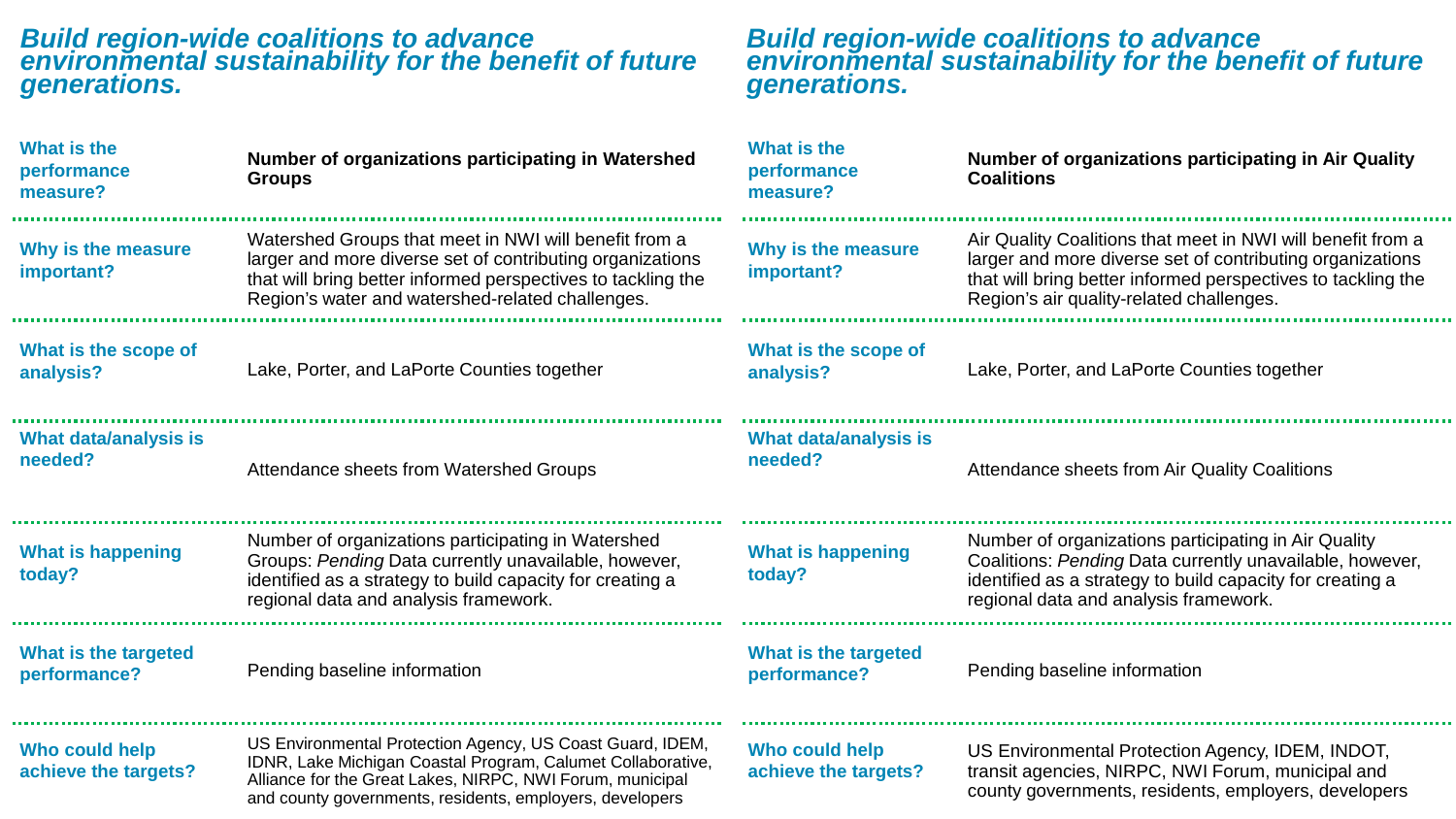### *Build region-wide coalitions to advance environmental sustainability for the benefit of future generations.*

| <b>What is the</b><br>performance<br>measure? | Number of organizations participating in Brownfield<br><b>Coalitions</b>                                                                                                                                                                                                                                       |
|-----------------------------------------------|----------------------------------------------------------------------------------------------------------------------------------------------------------------------------------------------------------------------------------------------------------------------------------------------------------------|
| Why is the measure<br>important?              | Brownfield Coalitions that meet in NWI will benefit from a<br>larger and more diverse set of contributing organizations<br>that will bring better informed perspectives to tackling the<br>Region's brownfield-related challenges and open up more<br>opportunities for adaptive reuse and infill development. |
| What is the scope of<br>analysis?             | Lake, Porter, and LaPorte Counties together                                                                                                                                                                                                                                                                    |
| <b>What data/analysis is</b><br>needed?       | Attendance sheets from Brownfield Coalitions                                                                                                                                                                                                                                                                   |
| <b>What is happening</b><br>today?            | Number of organizations participating in Brownfield<br>Coalitions: Pending Data currently unavailable, however,<br>identified as a strategy to build capacity for creating a<br>regional data and analysis framework.                                                                                          |
| What is the targeted<br>performance?          | Pending baseline information                                                                                                                                                                                                                                                                                   |
| Who could help<br>achieve the targets?        | US Environmental Protection Agency, IDEM, IDNR,<br>NIRPC, NWI Forum, One Region, municipal and county                                                                                                                                                                                                          |
|                                               | governments, residents, employers, developers                                                                                                                                                                                                                                                                  |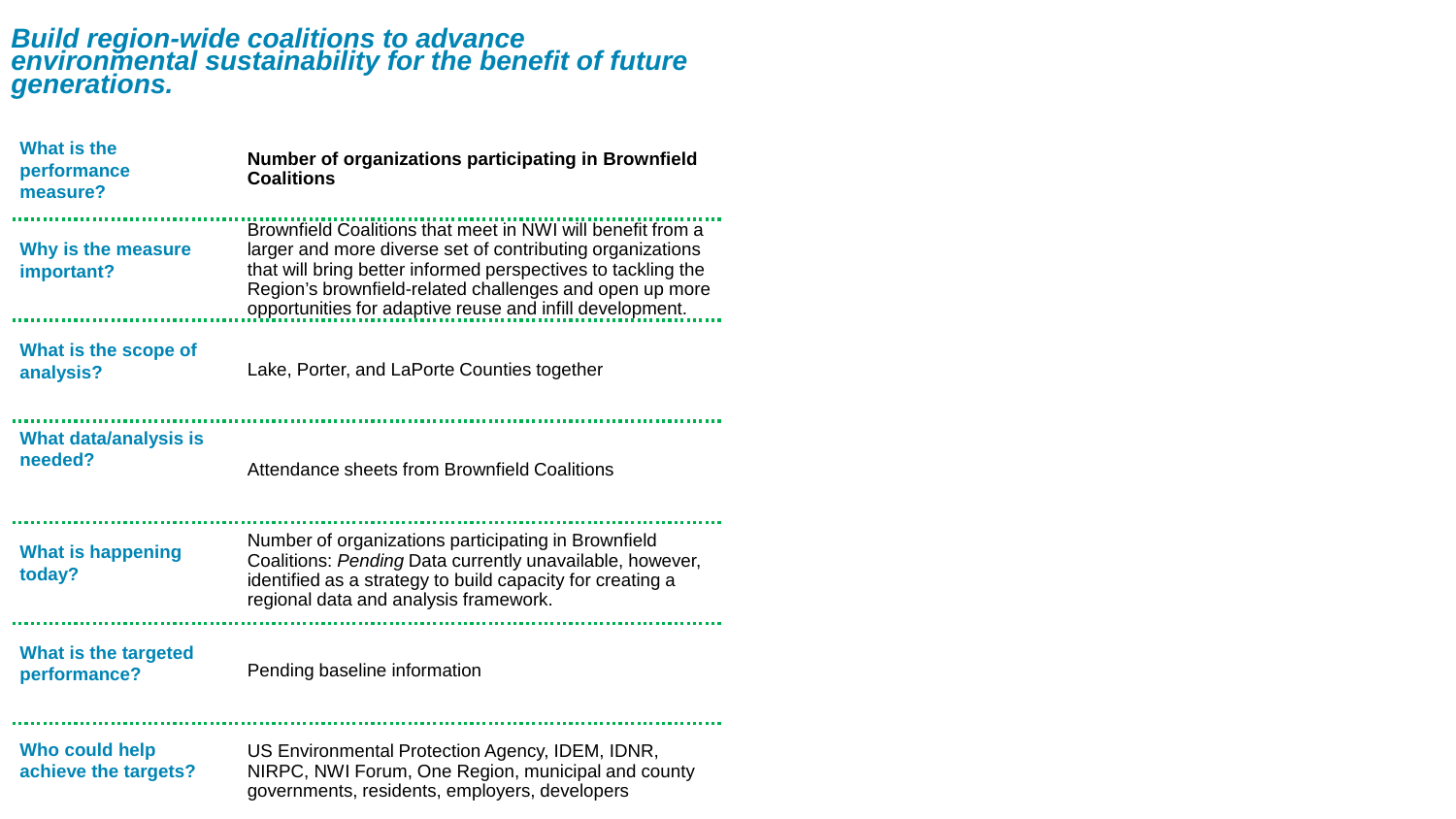### *Prioritize transformative investments to elevate the position of the region and to attract a diversity of residents and high-quality economic opportunities.*

**ALC** 

### *Prioritize transformative investments to elevate the position of the region and to attract a diversity of residents and high-quality economic opportunities.*

| <b>What is the</b><br>performance<br>measure? | Median Household Income in 2017 \$                                                                                                                                                                                 | What is the<br>performance<br>measure?  | Moran's I of median household income (spatial<br>clustering)                                                                                                                                                        |
|-----------------------------------------------|--------------------------------------------------------------------------------------------------------------------------------------------------------------------------------------------------------------------|-----------------------------------------|---------------------------------------------------------------------------------------------------------------------------------------------------------------------------------------------------------------------|
| Why is the measure<br>important?              | NWI households that earn a higher income will be less<br>likely to fall into poverty and homelessness and more<br>likely to achieve life goals, ultimately benefiting the<br>Region's economy and quality of life. | Why is the measure<br>important?        | Less spatial clustering of NWI residents into areas with<br>similar household incomes means greater opportunities<br>for NWI residents to gain diverse perspectives and be<br>more attuned to effective leadership. |
| What is the scope of<br>analysis?             | Lake, Porter, and LaPorte Counties together                                                                                                                                                                        | What is the scope of<br>analysis?       | Lake, Porter, and LaPorte Counties together, US Census<br>block groups                                                                                                                                              |
| <b>What data/analysis is</b><br>needed?       | Median Household Income from US Census Bureau, CPI<br>Inflation Calculator from the Bureau of Labor Statistics                                                                                                     | <b>What data/analysis is</b><br>needed? | Median Household Income from the US Census Bureau,<br>Moran's I from ESRI and GeoDa                                                                                                                                 |
| <b>What is happening</b><br>today?            | Median Household Income in 2017 \$: \$55,080                                                                                                                                                                       | <b>What is happening</b><br>today?      | Moran's I of percent minorities: 0.52 (0 is perfect<br>randomness, 1 is perfect segregation)                                                                                                                        |
| What is the targeted<br>performance?          | Increase                                                                                                                                                                                                           | What is the targeted<br>performance?    | Decrease                                                                                                                                                                                                            |
| Who could help<br>achieve the targets?        | US Department of Commerce, US Department of Labor,<br>Indiana Economic Development Corporation, banks/financial<br>institutions advestional institutions NIDDC NIMI Forum One                                      | Who could help<br>achieve the targets?  | All levels of government, NIRPC, NWI Forum, One<br>Region, educational institutions, employers, residents,<br>dovelopera, banka (financial institutional tourism burgaus                                            |

institutions, educational institutions, NIRPC, NWI Forum, One Region, residents, employers

**achieve the targets?**

developers, banks/financial institutions, tourism bureaus, civic organizations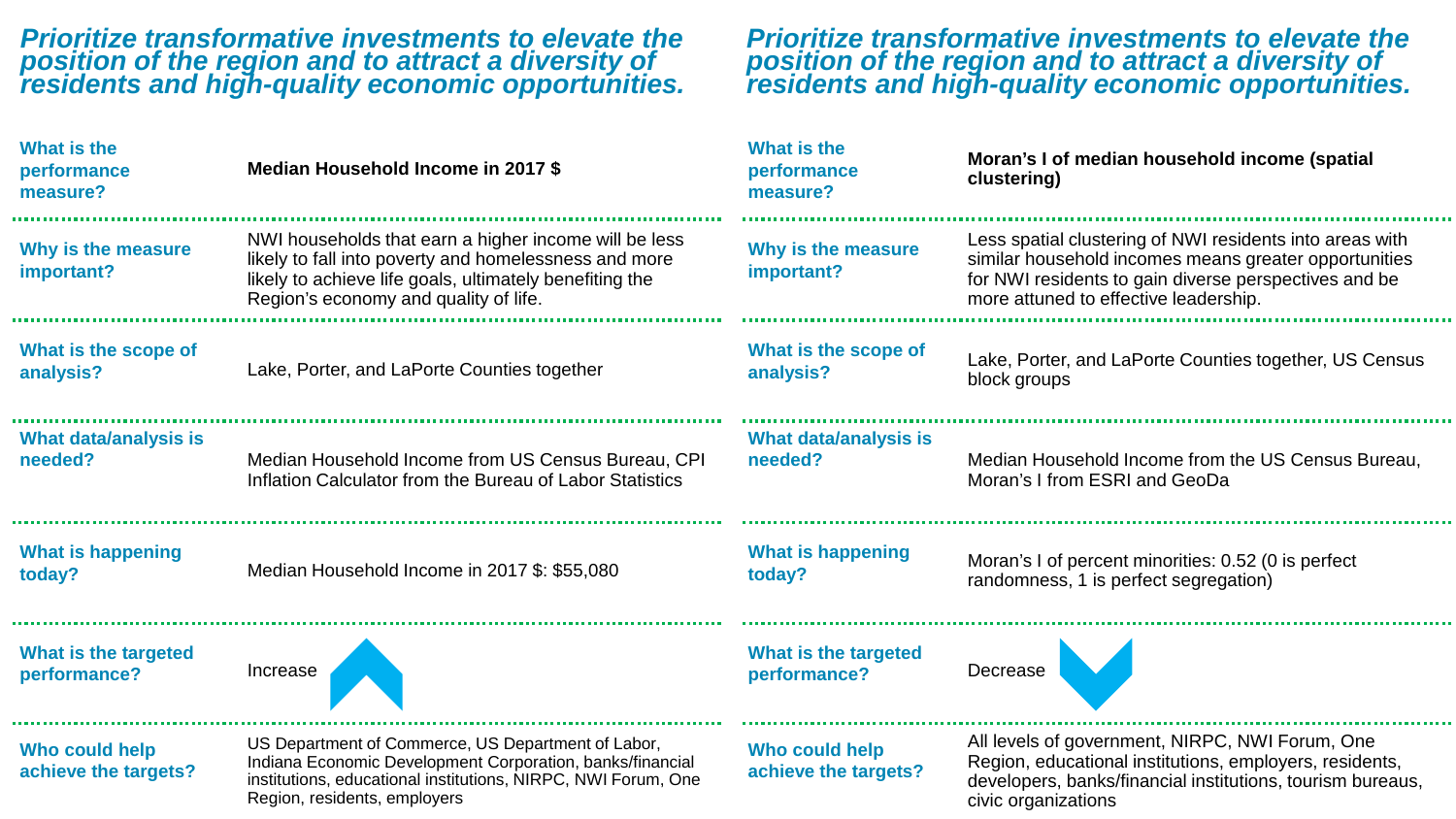### *Prioritize transformative investments to elevate the position of the region and to attract a diversity of residents and high-quality economic opportunities.*

| <b>What is the</b><br>performance<br>measure? | Jobs within transit service areas of fixed-route transit                                                                                                                                                                                        |
|-----------------------------------------------|-------------------------------------------------------------------------------------------------------------------------------------------------------------------------------------------------------------------------------------------------|
| Why is the measure<br>important?              | Jobs that are more accessible to NWI workers will be more<br>resilient and better able to sustain employment, and from a<br>more socioeconomically diverse and inclusive talent pool,<br>and are less susceptible to volatile fuel cost swings. |
| What is the scope of<br>analysis?             | Lake, Porter, and LaPorte Counties together                                                                                                                                                                                                     |
| <b>What data/analysis is</b><br>needed?       | Transit service areas from NWI transit operators, jobs<br>from InfoUSA Group (available via contract with INDOT)                                                                                                                                |
| <b>What is happening</b><br>today?            | Jobs within transit service areas of fixed-route transit:<br>86,922                                                                                                                                                                             |
| What is the targeted<br>performance?          | Increase                                                                                                                                                                                                                                        |
| <b>Who could help</b><br>achieve the targets? | U.S. Department of Transportation, Transit agencies,<br>Indiana Economic Development Corporation, NIRPC, NWI<br>Forum, One Region, municipal and county governments,<br>residents, employers, developers                                        |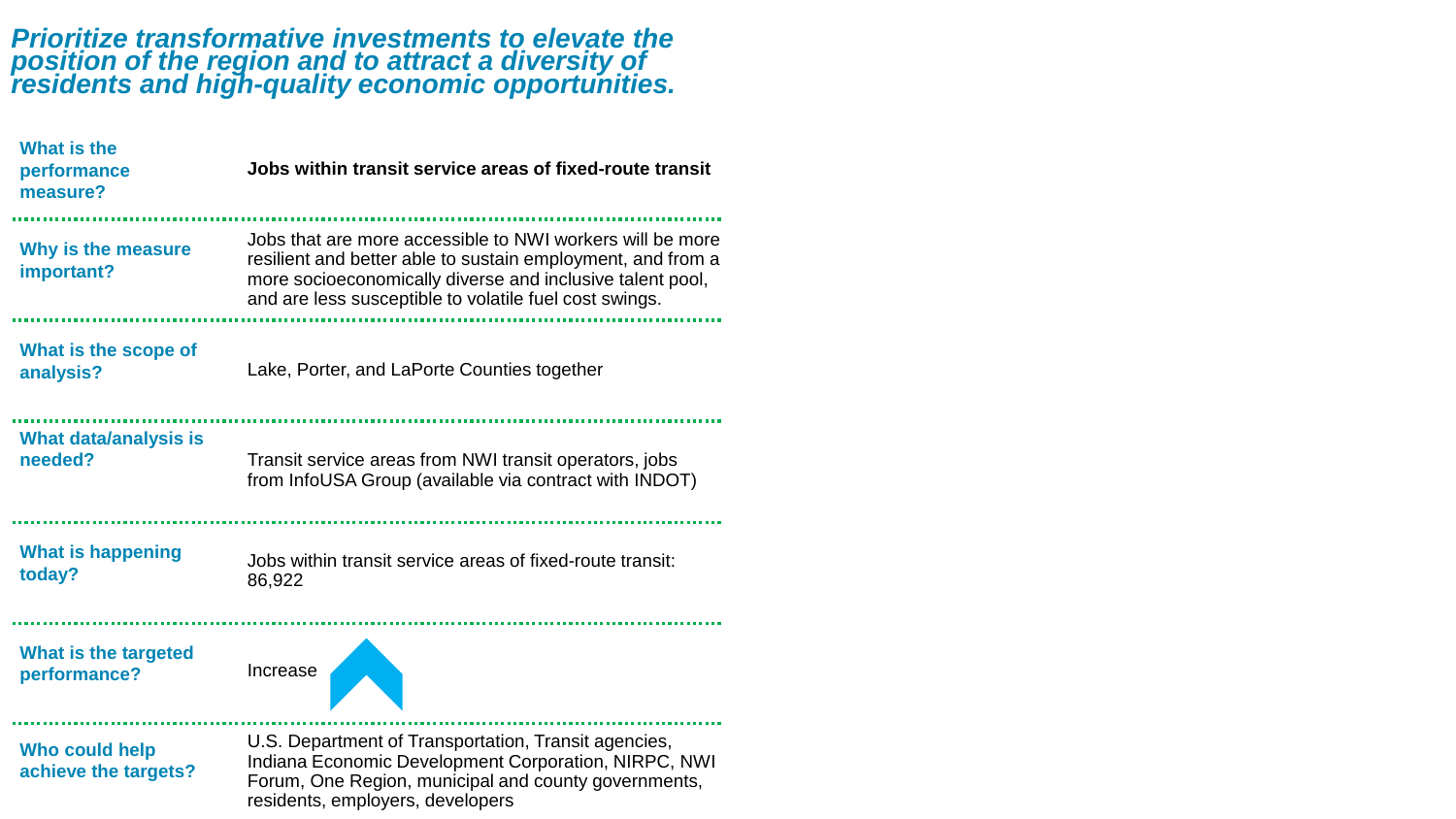### *Foster better communications, cooperation and coordination to bring people together across the lines that divide us.*

10,000

 $\sim 0.00$ 

 $\sim 0.1$ 

**STATE** 

**ALC N** 

 $\sim 0.0$ 

### *Foster better communications, cooperation and coordination to bring people together across the lines that divide us.*

| <b>What is the</b><br>performance<br>measure? | Moran's I of percent minorities (spatial clustering)                                                                                                                                                                            | What is the<br>performance<br>measure? | <b>Gini Coefficient (income inequality)</b>                                                                                                                                                                     |
|-----------------------------------------------|---------------------------------------------------------------------------------------------------------------------------------------------------------------------------------------------------------------------------------|----------------------------------------|-----------------------------------------------------------------------------------------------------------------------------------------------------------------------------------------------------------------|
| Why is the measure<br>important?              | Less spatial clustering of NWI residents into areas with<br>similar racial and ethnic backgrounds means greater<br>opportunities for NWI residents to gain diverse<br>perspectives and be more attuned to effective leadership. | Why is the measure<br>important?       | The NWI Region will provide better and more equal<br>opportunities for residents to thrive if there is a more equal<br>distribution of incomes across households.                                               |
| What is the scope of<br>analysis?             | Lake, Porter, and LaPorte Counties together, US Census<br>block groups                                                                                                                                                          | What is the scope of<br>analysis?      | Lake, Porter, and LaPorte Counties together, US Census<br>block groups                                                                                                                                          |
| What data/analysis is<br>needed?              | Race and ethnicity from the US Census Bureau, Moran's I<br>from ESRI and GeoDa                                                                                                                                                  | What data/analysis is<br>needed?       | Household income data from the US Census Bureau                                                                                                                                                                 |
| <b>What is happening</b><br>today?            | Moran's I of percent minorities: 0.83 (0 is perfect<br>randomness, 1 is perfect segregation)                                                                                                                                    | <b>What is happening</b><br>today?     | Gini coefficient: 0.44                                                                                                                                                                                          |
| What is the targeted<br>performance?          | Decrease                                                                                                                                                                                                                        | What is the targeted<br>performance?   | Decrease                                                                                                                                                                                                        |
| Who could help<br>achieve the targets?        | All levels of government, NIRPC, NWI Forum, One<br>Region, educational institutions, employers, residents,<br>developers, tourism bureaus, civic organizations                                                                  | Who could help<br>achieve the targets? | US Department of Commerce, US Department of Housing and<br>Urban Development, US Department of Labor, Indiana State<br>Government, NIRPC, municipal and county governments,<br>employers, residents, developers |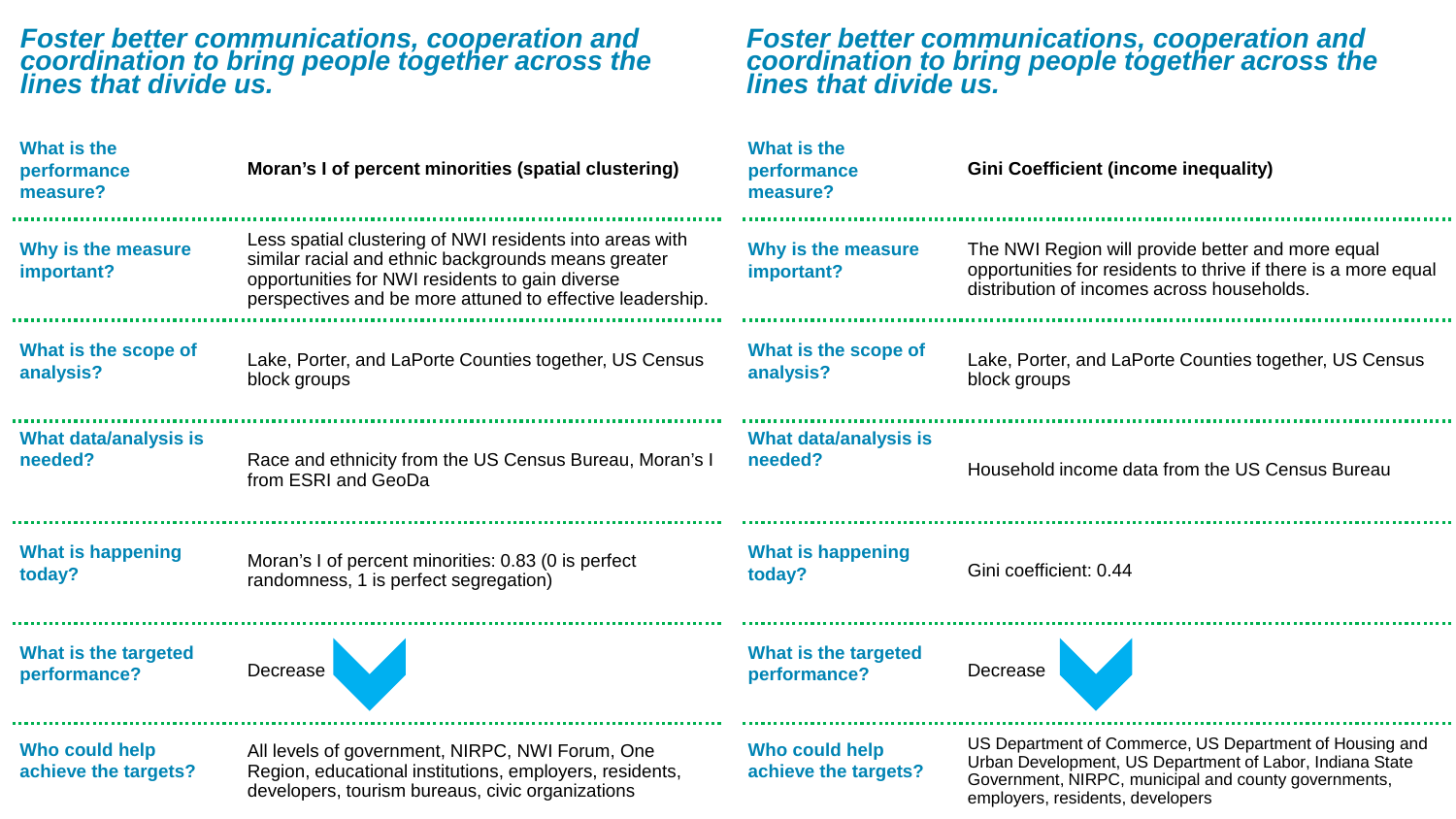### *Foster better communications, cooperation and coordination to bring people together across the lines that divide us.*

| What is the<br>performance<br>measure? | Moran's I of median household income (spatial<br>clustering)                                                                                                                                                        | What is the<br>performance<br>measure? | Moran's I of Area Deprivation (AD) Index (spatial<br>clustering)                                                                                                                                                                            |
|----------------------------------------|---------------------------------------------------------------------------------------------------------------------------------------------------------------------------------------------------------------------|----------------------------------------|---------------------------------------------------------------------------------------------------------------------------------------------------------------------------------------------------------------------------------------------|
| Why is the measure<br>important?       | Less spatial clustering of NWI residents into areas with<br>similar household incomes means greater opportunities<br>for NWI residents to gain diverse perspectives and be<br>more attuned to effective leadership. | Why is the measure<br>important?       | Less spatial clustering of NWI residents into areas with<br>similar socioeconomic deprivation characteristics means<br>greater opportunities for NWI residents to gain diverse<br>perspectives and be more attuned to effective leadership. |
| What is the scope of<br>analysis?      | Lake, Porter, and LaPorte Counties together, US Census<br>block groups                                                                                                                                              | What is the scope of<br>analysis?      | Lake, Porter, and LaPorte Counties together, US Census<br>block groups                                                                                                                                                                      |
| What data/analysis is<br>needed?       | Median Household Income from the US Census Bureau,<br>Moran's I from ESRI and GeoDa                                                                                                                                 | What data/analysis is<br>needed?       | Input from Socioeconomic data                                                                                                                                                                                                               |
| <b>What is happening</b><br>today?     | Moran's I of median household income: 0.52 (0 is perfect<br>randomness, 1 is perfect segregation)                                                                                                                   | <b>What is happening</b><br>today?     | Moran's I of Area Deprivation Index (0 is perfect<br>randomness and 1 is perfect segregation) : 0.6471                                                                                                                                      |
| What is the targeted<br>performance?   | Decrease                                                                                                                                                                                                            | What is the targeted<br>performance?   | Decrease                                                                                                                                                                                                                                    |
| Who could help<br>achieve the targets? | All levels of government, NIRPC, educational institutions,<br>employers, residents, developers, banks/financial<br>institutions, tourism bureaus, civic organizations                                               | Who could help<br>achieve the targets? | US Department of Commerce, US Department of Labor,<br>Indiana Economic Development Corporation, banks/financial<br>institutions, educational institutions, NIRPC, residents,<br>employers                                                   |

*Foster better communications, cooperation and coordination to bring people together across the* 

*lines that divide us.*